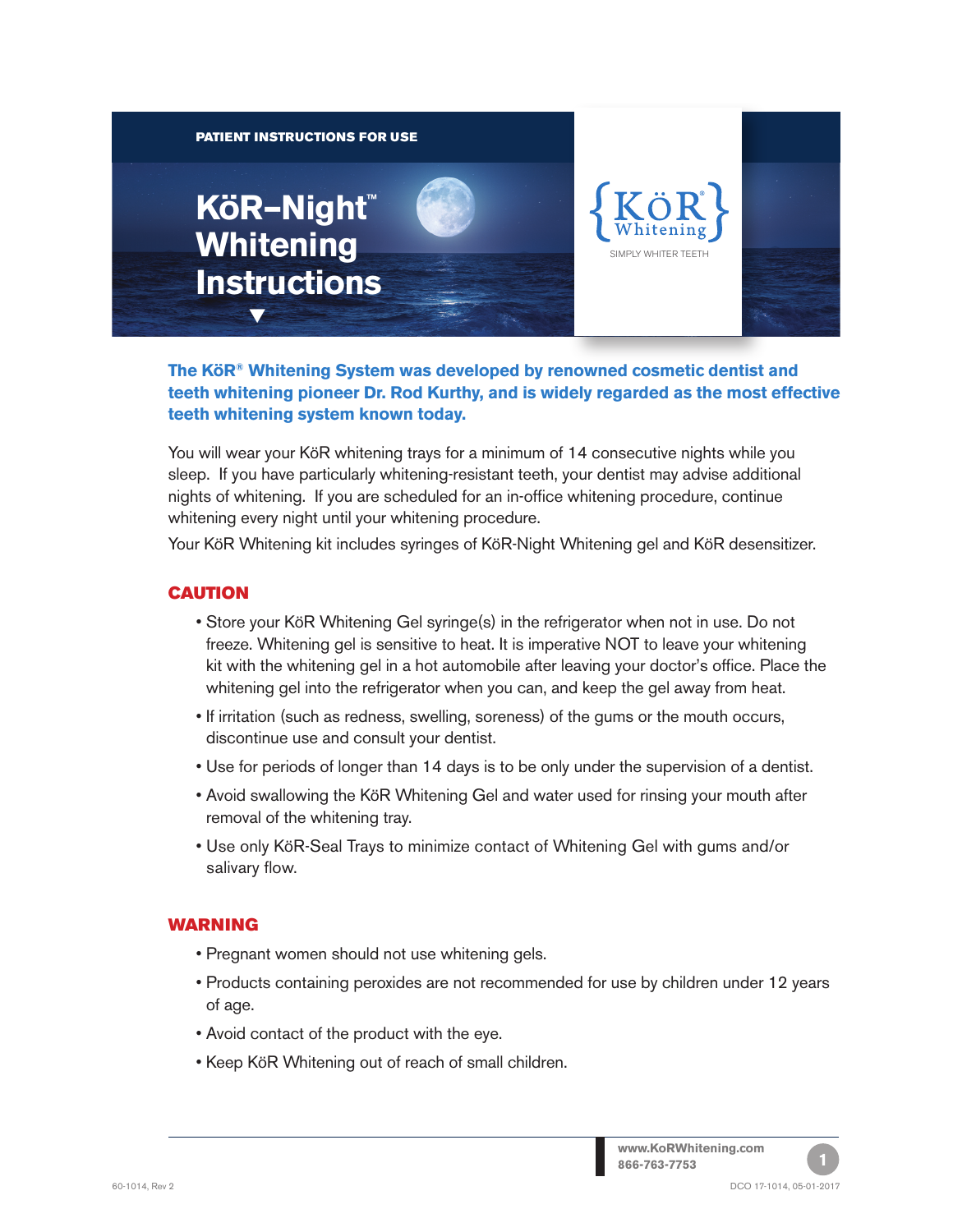### **Instructions**

Start your whitening immediately before sleep. Do *not* watch television or read with KöR whitening trays in your mouth. Reading or watching TV while whitening may reduce whitening results, due to the increased salivation occurring when you are awake.

- 1. Brush your teeth immediately prior to whitening.
- 2. Apply KöR desensitizer
	- Wash your hands thoroughly.
	- You will apply KöR desensitizer to each of the four corners of your mouth (upper left, lower left, upper right, and lower right), one corner at a time.
	- The swabs in your kit are to be used *only* for application of desensitizer.
	- Apply drops of desensitizer liquid directly onto the cotton tip of the swab until it is fully wet, but not dripping.
	- Set the swab down on a flat surface with the wet cotton tip extending off the edge.
	- Starting with one corner of your mouth, pull the cheek and lip away from your teeth as much as possible by inserting one finger deeply under your cheek and another under your lip.
	- Use your other hand to quickly dry the exposed teeth with a cloth or paper towel.
	- Pick up the swab, and starting on your front teeth, firmly scrub the sides of your teeth with extra emphasis next to the gum line. (You do NOT need to apply desensitizer to your second molars, which are usually the teeth farthest back in your mouth.)
	- Also rub the swab into the biting edges of your front teeth.
	- Apply desensitizer to another corner of your mouth, following the same procedure of pulling the cheek and lip away from the teeth, and applying the desensitizer.
	- Follow the above steps to apply desensitizer to all four corners of the mouth, and then rinse your mouth gently with water.
- 3. Fill KöR whitening trays

Properly filling the whitening trays is critical to achieving maximum whitening results, because it ensures a proper seal of the whitening trays. Dispense a dab of whitening gel into each tooth on the inner side of the outer walls of the KöR whitening trays except in the second molars, which are usually the teeth farthest back in your mouth. Watch the *KöR-Night Instructions* video found at www.KoRWhitening.com/patient to see the proper tray-filling process.

- 4. Seal the KöR whitening trays against your teeth
	- Place the whitening trays over your teeth, and push the trays *firmly onto your teeth*.
	- The thick gel will push the sides of the tray away from the teeth at the gumline a little. It is very important to gently push the tray back against the teeth until the edges of the tray contact the teeth next to the gumline.
	- You should see just a little excess gel has squeezed out of the edge of the tray as the trays are gently pushed back against the teeth. If you see an excessive amount of gel, the trays have been over-filled. Adjust accordingly the next night. Or if you see no gel has

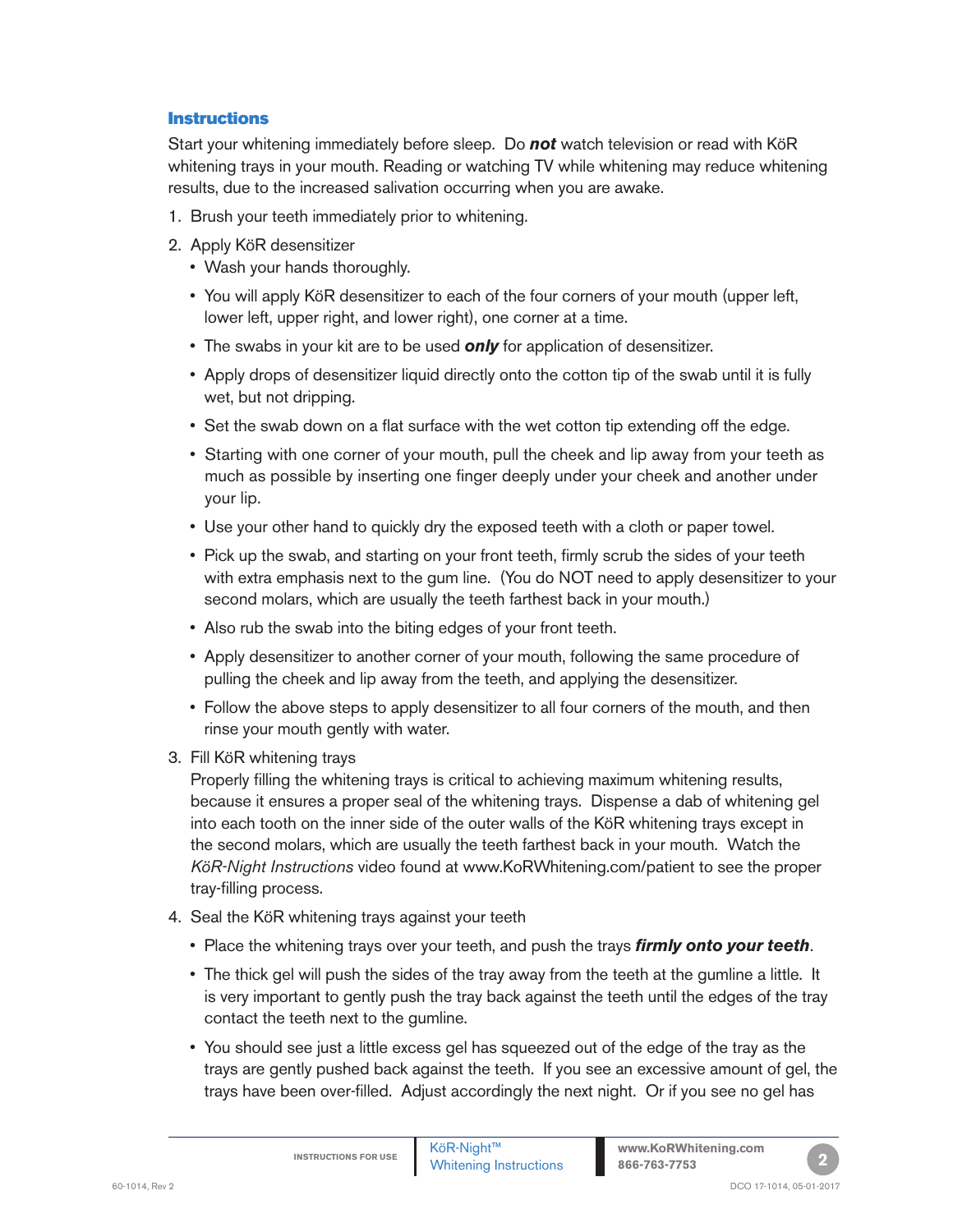squeezed out – place more gel the following night. This is VERY important to obtaining the best possible whitening result.

## When You Wake Up

- Upon waking, remove the trays, rinse your mouth and clean your KöR whitening trays with **cool** tap water using a Q-Tip in a rotating motion as shown on the instructional video. Avoid using warm or hot water, as it could affect the fit of your trays. Do *not* use the cotton swabs in your kit for cleaning your trays.
- Shake the excess water off the trays and place them back into the tray case; however, do not close the case if you will again wear your trays that night. Leave the case open so the trays will dry out before the next use.
- Then brush your teeth, and floss if you normally floss in the morning.
- After brushing, apply the KöR desensitizer as before.

# Other Important Information

### AVOID STAINING FOODS

During the at-home whitening process and a couple of days thereafter, avoid staining foods when you can. Foods to reduce or avoid would be any food or beverage that would badly stain a white shirt.

## WEAR KöR WHITENING TRAYS EVERY NIGHT

If possible, do not skip nights when whitening. Consecutive nightly whitening is important to obtaining the very best result.

# HANDLE YOUR KöR WHITENING TRAYS WITH CARE

- Keep your whitening trays away from heat heat will distort them. Do not leave them in a hot car. Do not put or wash them in warm or hot water.
- Keep your whitening trays out of reach of small children and pets. Dogs love to chew on whitening trays.
- Store your KöR whitening trays safely. Keep them in the case provided. Place your trays *loosely* in the tray case as shown in the instructional video, and close the case. Improper placement of trays in the case can permanently distort and destroy the trays.

You may expect some slight gum sensitivity from wearing the trays, and your teeth may feel slightly sensitive. If you should feel more than slight sensitivity of the teeth or gums, call your dentist.

You may notice the color of your teeth starts to look uneven. They may develop white spots. The area of the teeth near the gum line may look dark (this is because the rest of the tooth will have become lighter by comparison); or the color may look too opaque (chalky). This is normal and usually evens-out in a week or two after whitening is finished.

You may find that your lower teeth do not lighten as quickly as your upper teeth. Again, this is normal. If there is a noticeable difference between the upper and lower teeth when whitening is completed, your dentist may recommend an additional week of whitening on the lower teeth.